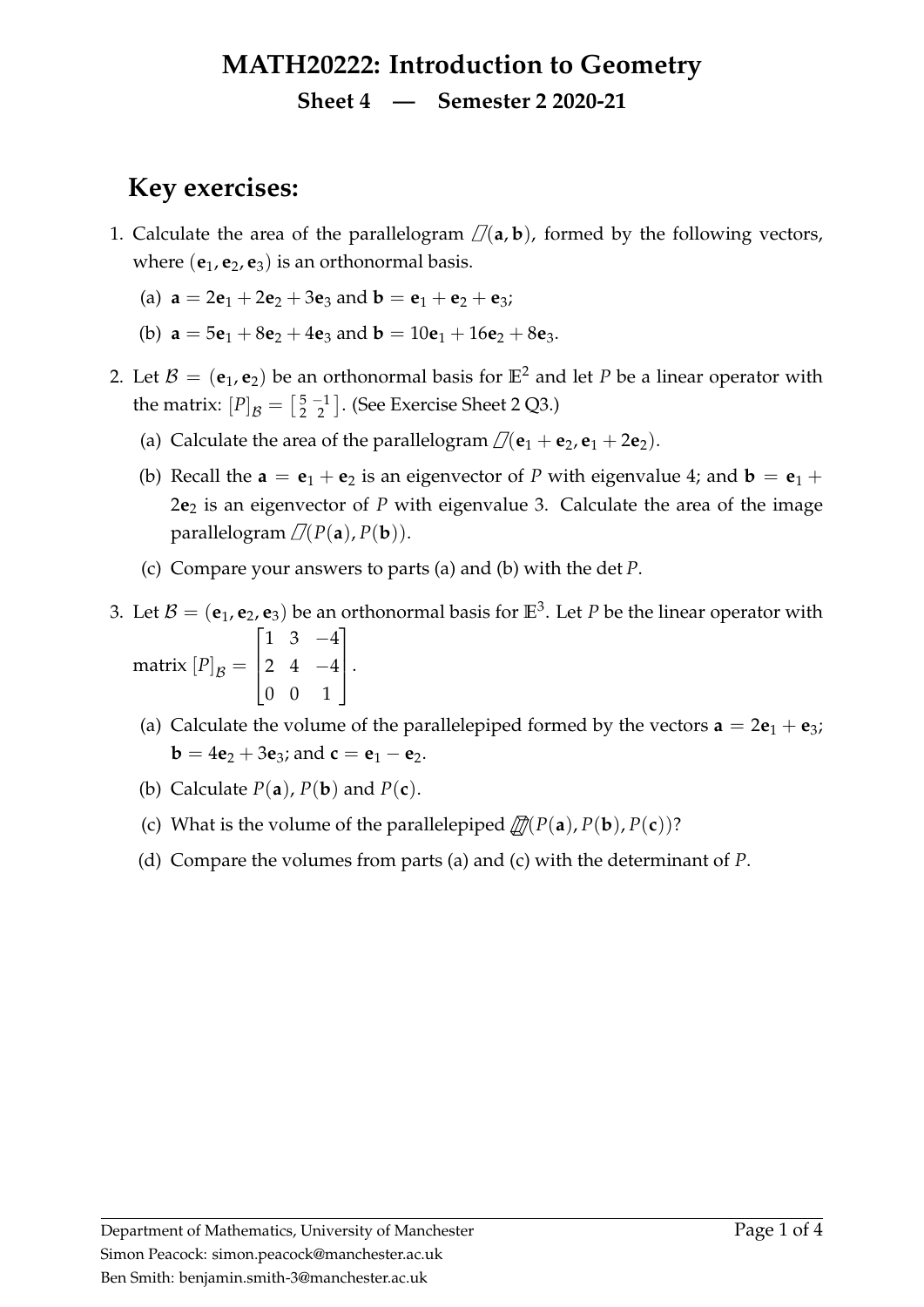### **Extra exercises:**

- 4. Let  $\mathcal{B} = (\mathbf{e}_1, \mathbf{e}_2, \mathbf{e}_3)$  be an orthonormal basis in  $\mathbb{E}^3$ . Find a unit vector **n**, such that the following conditions hold:
	- 1. **n** is orthogonal to  $a = e_1 + 2e_2 + 3e_3$ ;
	- 2. **n** is orthogonal to **b** =  $e_1 + 3e_2 + 2e_3$ ;
	- 3. The basis  $(a, b, n)$  has an orientation opposite to  $\beta$ .

Express  $n$  using the basis  $\beta$ .

5. Elisa and Faraz calculate the vector product of two vectors **a** and **b** in **E**<sup>3</sup> . Elisa uses the orthonormal basis  $\mathcal{E} = (\mathbf{e}_1, \mathbf{e}_2, \mathbf{e}_3)$  and Faraz use the orthonormal basis  $\mathcal{F} =$  $(f_1, f_2, f_3)$ . The vectors expressed in these bases are:

$$
\begin{bmatrix} \mathbf{a} \end{bmatrix}_{\mathcal{E}} = \begin{bmatrix} a_1 \\ a_2 \\ a_3 \end{bmatrix} \qquad \qquad \begin{bmatrix} \mathbf{b} \end{bmatrix}_{\mathcal{E}} = \begin{bmatrix} b_1 \\ b_2 \\ b_3 \end{bmatrix} \qquad \qquad \begin{bmatrix} \mathbf{a} \end{bmatrix}_{\mathcal{F}} = \begin{bmatrix} a'_1 \\ a'_2 \\ a'_3 \end{bmatrix} \qquad \qquad \begin{bmatrix} \mathbf{b} \end{bmatrix}_{\mathcal{F}} = \begin{bmatrix} b'_1 \\ b'_2 \\ b'_3 \end{bmatrix}
$$

They both use the *determinant formula* for calculations:

$$
\mathbf{a} \times \mathbf{b} \stackrel{?}{=} \underbrace{\det \begin{bmatrix} \mathbf{e}_1 & \mathbf{e}_2 & \mathbf{e}_3 \\ a_1 & a_2 & a_3 \\ b_1 & b_2 & b_3 \end{bmatrix}}_{\text{Elisa's calculations}} \stackrel{?}{=} \underbrace{\det \begin{bmatrix} \mathbf{f}_1 & \mathbf{f}_2 & \mathbf{f}_3 \\ a'_1 & a'_2 & a'_3 \\ b'_1 & b'_2 & b'_3 \end{bmatrix}}_{\text{Faraz's calculations}}.
$$

- (a) In what situations do their calculations give the same vector, and when do they give different answers?
- (b) In each case what can you say about the linear operator *P*, that maps each vector  $e_i \mapsto f_i$ ?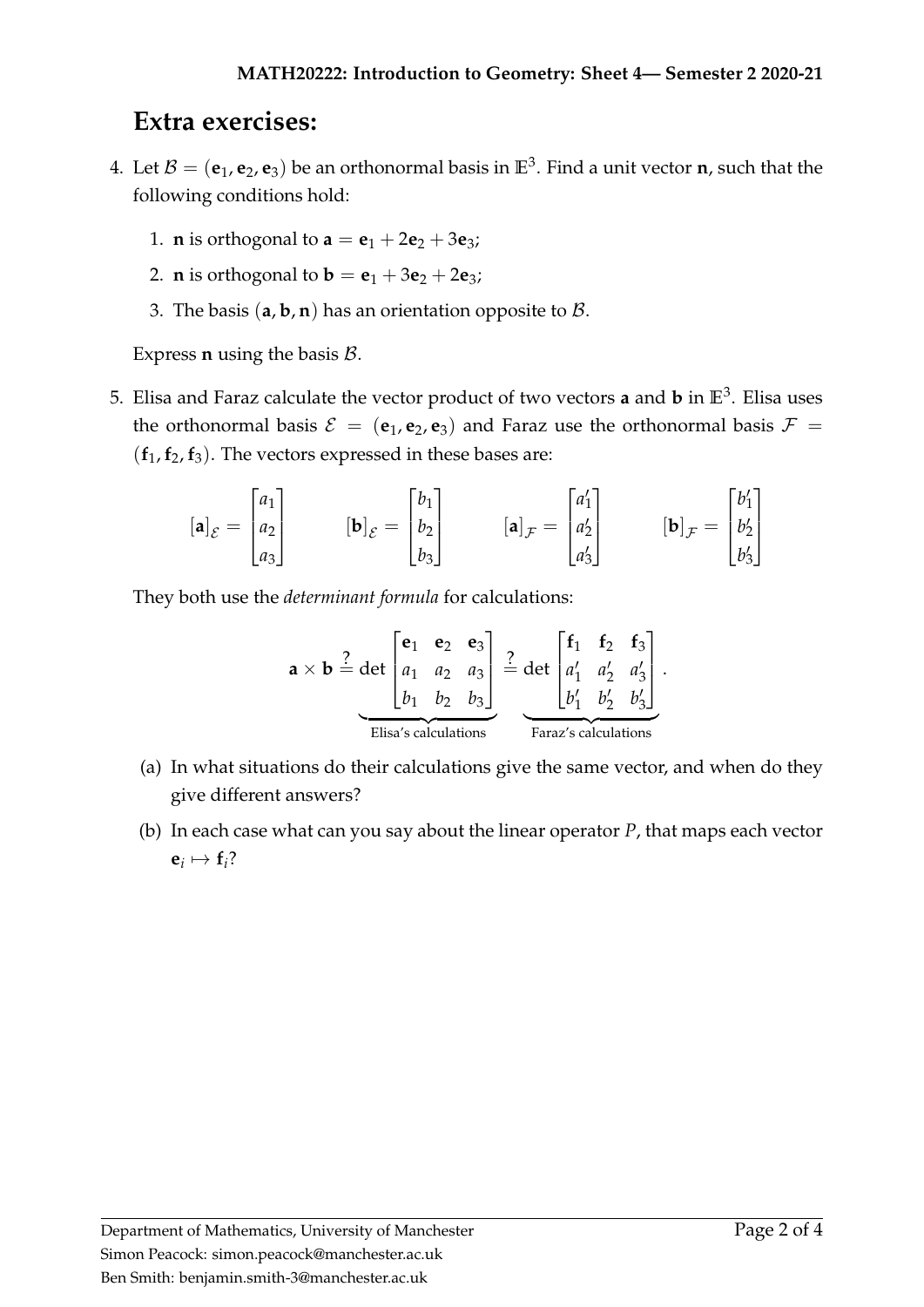- 6. Let  $\mathcal{B}$ ,  $P$ ,  $\mathbf{a}$ ,  $\mathbf{b}$  and  $\mathbf{c}$  be as in question [3.](#page-0-4)
	- (a) What is the area of the parallelograms:

(i) 
$$
\mathcal{D}(\mathbf{a}, \mathbf{b})
$$
;\t\t\t (ii)  $\mathcal{D}(\mathbf{a}, \mathbf{c})$ ?

(b) Compare these to the areas of the image parallelograms:

(i) 
$$
\mathcal{D}(P(\mathbf{a}), P(\mathbf{b}))
$$
; (ii)  $\mathcal{D}(P(\mathbf{a}), P(\mathbf{c}))$ ?

- (c) Can you say anything about the determinant of a linear operator acting on a 3-dimensional space and the scaling of parallelograms?
- (d) Can you find a linear operator that fixes the volume of parallelepipeds but scales the area of some parallelogram by *λ*?